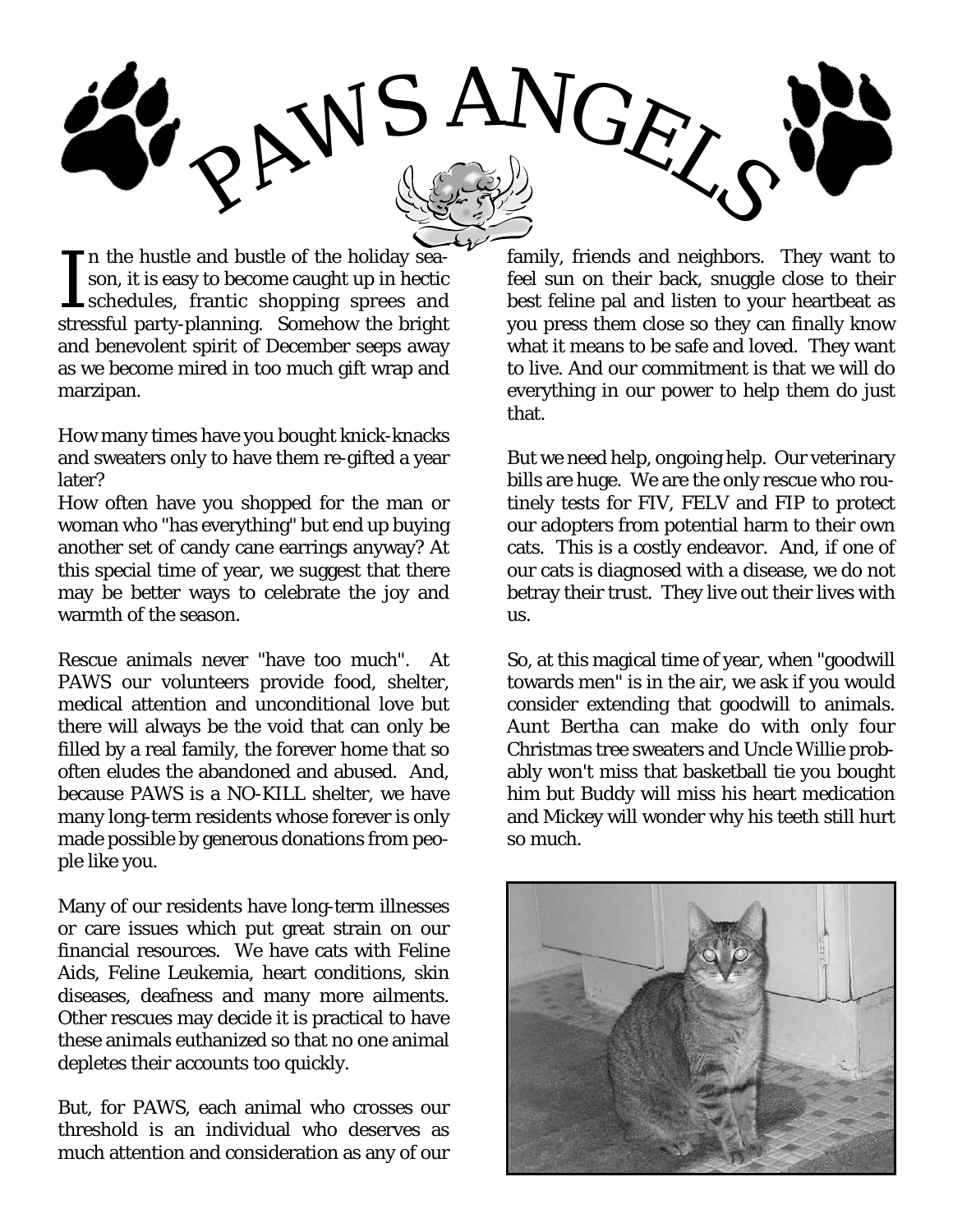We know that there are angels in our<br>halos as they bent to cradle an midst because we have glimpsed their halos as they bent to cradle an orphaned kitten or braved the cold to carry a lost soul to warmth. We have heard the soft rustle of their wings as their generous donations healed broken bones or granted life-saving emergency care. These are PAWS angels and we invite you to become one of them.

Please consider sponsoring a cat in need and bringing much-needed holiday cheer to our shelter. Your monthly donation means the world to those who have nobody else to turn to. It is also a wonderful way of being involved in the life of an animal if you are allergic or cannot have animal companions in your home. With each sponsorship you receive:

1) A photograph of your sponsored kitty with an update as to how she/he is doing at our shelter

2) A copy of the PAWS newsletter

3) An updated photo and description every 6 months to keep you involved in the life of your kitty

4) A standing invitation to come visit your kitty at the PAWS shelter

If you are giving this as a gift, please let us know and we will send the package to your gift recipient.

We offer different sponsorship levels to meet varying financial situations and remember there is no limit to how many kitties you can sponsor!

Cherub - monthly donation of \$15 Seraph - monthly donation of \$20-\$35 Angel - monthly donation of \$40-\$55 Archangel - monthly donation of \$55-\$75 Guardian Angel - monthly donation of \$100 or more

If you would prefer to give a one-time donation at this time we thank you profusely; all you need do is send us a cheque with your address information.

Otherwise, please choose from the list of cats included, fill out the sponsorship card and mail to PAWS along with your cheque.

Thank you for embracing the spirit of giving and opening your heart to animals in need may your halo surround you and yours with light and joy now and always.

*Kim Heys* President PAWS

> All donations are full tax deductible - BN 88916 5577 RR0001

> PAWS - GOING ABOVE AND BEYOND - SINCE 1972

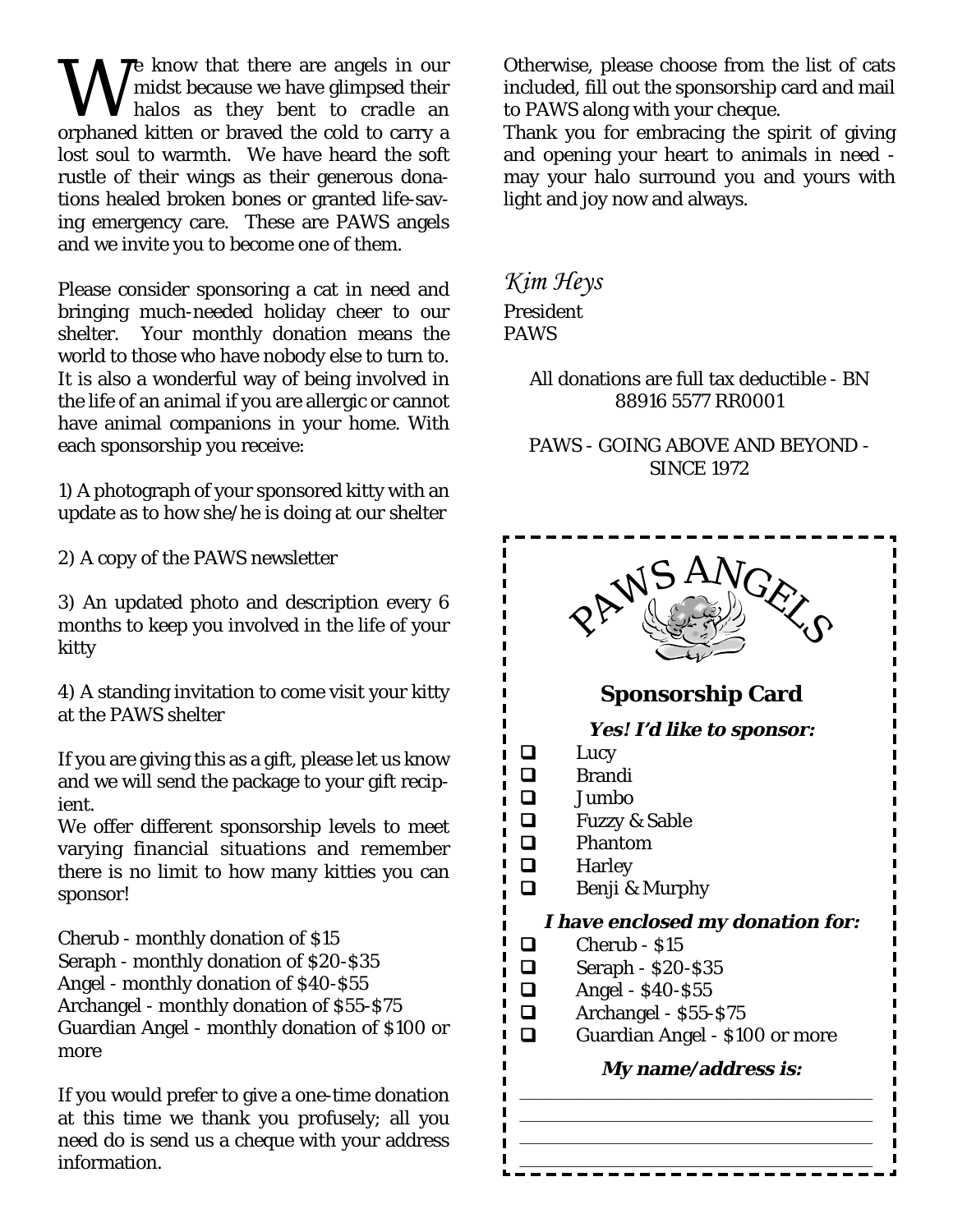**P**lease consider sponsoring one of the<br>care and who are so deserving of our love<br>and kindness: many 'little people' who remain in our care and who are so deserving of our love and kindness:



**Lucy** is our only female FIV+ (feline aids) cat. She was very distraught when she was first admitted to our shelter but she has come a long way. She spent many months under furniture, terrified, hissing - even striking out at humans who she was clearly scared of … you should see her today! She literally sleeps in the arms of our Volunteers (mainly John - one of our most devoted caregivers and my Dad!) but we feel she should remain in our care so that she is not forced to 'start over'. Would you consider sponsoring her?? Special thanks to Adeline and Willis who saved her precious life and who have helped greatly along the way.



**Brandi** is one of if not the most affectionate cats in our shelter. She loves nothing more than to hang out on your lap and have you love her, hug her and pat her until she falls into a deep sleep. Brandi has tested + for Feline Leukemia - although she is in excellent health and we all wish, more than anything, that she would find a responsible, forever home. In the meantime, she requires sponsorship and she has specifically requested that if anyone would like to visit and offer their lap - she is open to all appointments! Sadly, Brandi lost her best pal Jasper this past September … we miss you big guy! If you or someone you know has been thinking about adopting a cat - especially one with lots of love to give, please consider providing a 'forev-

er' home for Brandi. She must be adopted into either a one-cat household or along with one of her wonderful pals in our 'feluk' room (how 'bout Teddy - he's a real cuddle-mytser!). All of whom are spayed or neutered and in excellent health. There is nothing to be done for these 'folks' but love and cherish them. CALL OR E-MAIL PAWS TODAY!!! 416-491-2287 kim@pawstoronto.org



**Jumbo** is one of 17 FIV+ cats (feline aids) that PAWS is currently providing for. When he was first rescued - they said he was FERAL - he was WILD and that he should be PUT DOWN (killed!). Um, I hate to break the news to the world of 'nay-sayers" but Jumbo just so happens to be one of the most friendly, loveable kitties the world has ever been blessed with! Why not sponsor him today? If you're considering adopting him - be sure that you do not have a dog in the household - apparently this does not meet with his requirements of a new 'forever' home. No canines please. Jumbo has no special needs and has no health issues - his only request is that you love him, love him, love him!



**Fuzzy and Sable** - A message from Fuzzy and Sable … OK animal lovers - what's up with this? For the first time in the history of PAWS (we think) our Mom (Snuggles who found a wonderful new home with an extra-special family in Whitby) was adopted before we were! OK - so we were a little shy at first - LOOK AT US! We're simply gorgeous and there's no disputing it! We're looking for a forever home TOGETH-ER so we can rock your world in the wee hours